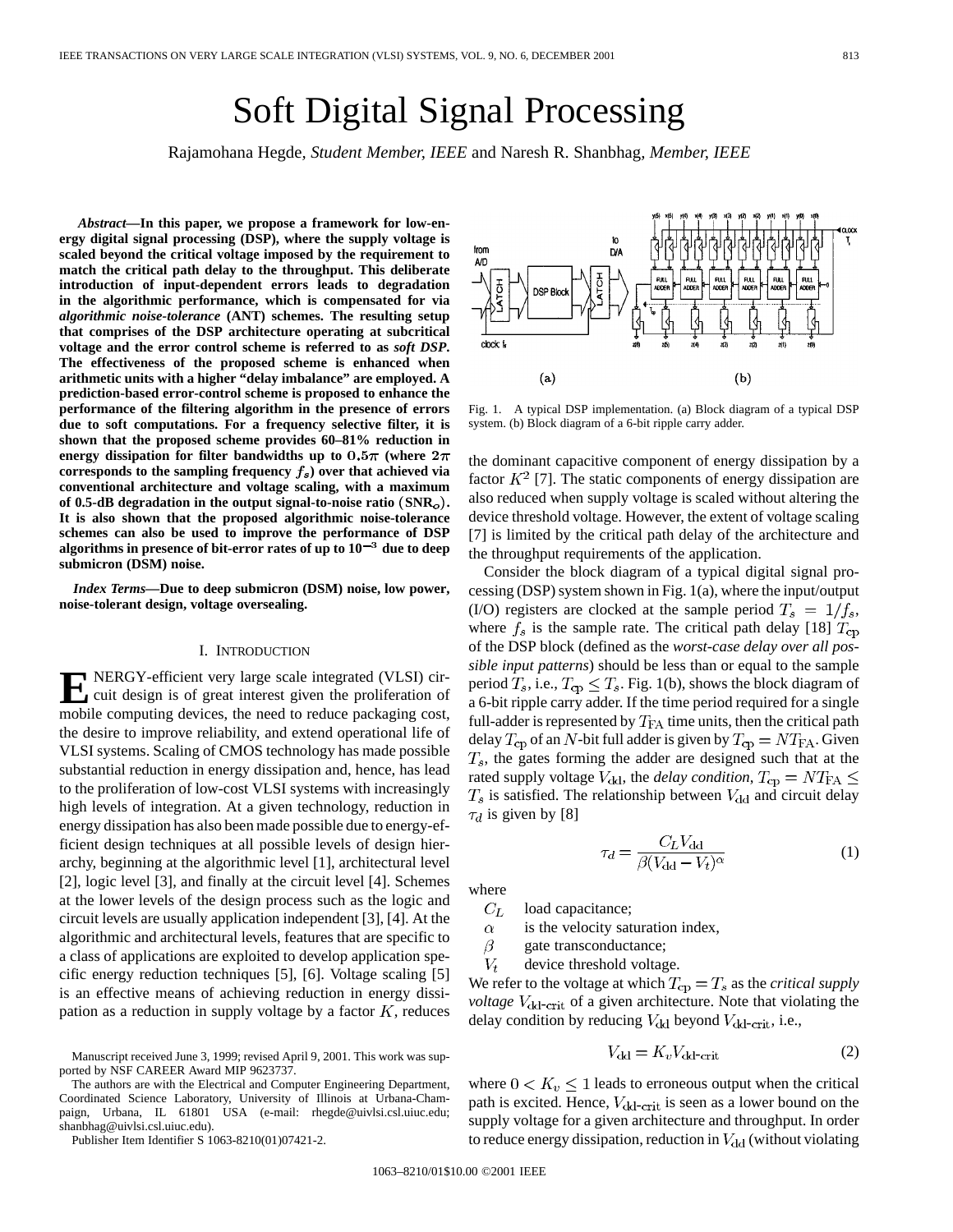

Fig. 2. The proposed soft and noise tolerant DSP framework.

the delay condition) can achieved by reducing the critical path delay of the VLSI implementation via architectural transformations such as pipelining [1] and parallel processing [7]. In this paper, we propose operating the DSP architecture at voltages lower than  $V_{\text{dd-crit}}$ . Such operation leads to errors in the system output when the critical paths and other longer paths are excited. Hence, the resulting computations are referred to as *soft computations*.

Errors in system output can also be induced due to deep submicron (DSM) noise [9] due to phenomena such as ground bounce, cross-talk, process parameter variations [10], charge sharing, charge leakage, and slow and unpredictable interconnects. Current approaches to address the issue of DSM noise range from interconnect centric design methodologies [11] to systematic static noise analysis methodology [12].

In this paper, we propose *algorithmic noise-tolerance* (ANT) to compensate for degradation in the system output due to errors from either soft computations or DSM noise. ANT refers to algorithmic error-control schemes derived from the knowledge of the system transfer function, input, and output signal statistics. The resulting framework is illustrated in Fig. 2. The setup that comprises of the DSP architecture operating at a subcritical supply voltage (lower than  $V_{dd-crit}$ ) and the low-complexity error-control scheme is referred to as *soft DSP*. The goal of soft DSP is to achieve substantial energy-savings while meeting the algorithmic performance specifications. Note that the effectiveness of the proposed scheme depends on the error frequency. We show that the phenomenon of velocity saturation in short-channel devices (feature size is less than  $0.5 \mu m$ ) favors low-power operation via soft DSP. In contrast to the existing solutions to the DSM noise problem [11], [12], we propose the use of ANT schemes to restore degradation in algorithmic performance due to DSM noise and refer to the resulting setup as *noise-tolerant DSP* as shown in Fig. 2. The motivation for the framework in Fig. 2 is derived from the recently proposed [13], [14] *information-theoretic approach* to jointly address the energy efficiency and reliability issues for DSM technology.

Several researchers have proposed algorithmic level error-control schemes. In algorithm based fault-tolerance (ABFT) [15], redundant computations are employed to detect and locate errors. The correct output is then recomputed. The fault-tolerant FFT processors [16] involves detection and isolation of permanent faults. In [17], redundant taps are provided



Fig. 3. Effect of errors on performance of DSP algorithms.

to restore performance degradation due to stuck-at faults at one or more bits in tap outputs. The ANT scheme proposed in this paper aims at restoring the degradation in SNR due to transient errors and not exact error correction. Hence, the error-control overhead is substantially smaller as compared to the existing fault-tolerant schemes.

The rest of this paper is organized as follows. In Section II, the proposed notion of soft DSP is introduced with a motivational example. It is also dependent on the path-delay distribution of the architecture employed. A new multiply-accumulate (MAC) architecture that augments the effectiveness of the proposed approach in digital filter implementations is presented. In Section III, a low complexity prediction-based algorithm is developed to detect and mitigate the effect of soft errors on the performance of the digital filtering algorithm. In Section IV, we study the energy savings due to the proposed approach in the context of frequency selective filtering. In particular, the effectiveness of the proposed scheme for existing and proposed filter architecture is studied. We also study the performance of algorithmic noise-tolerance schemes in presence of random errors in the system output due to DSM noise. Finally, in Section V conclusions and scope for future work on this topic are presented.

#### II. ENERGY SAVINGS VIA SOFT DSP

The efficacy of the soft-DSP approach is a function of: 1) supply voltage scaling beyond  $V_{dd-crit}$ ; 2) error frequency; and 3) the overhead due to error-control. In this section, we illustrate the relationship between energy savings due to the proposed approach and the resulting degradation in performance due to errors in the system output. It is shown that error frequency due to soft computations is a function of the path delay distribution of the DSP block architecture and a new MAC architecture that improves the effectiveness of the proposed scheme for the filtering algorithm is presented.

## *A. Motivational Example*

Consider the 5-bit adder shown in Fig. 3(a), where the input operands are 00 101 and 01 011. Assuming that  $T_{FA} = 3$  ns, the critical path delay of this adder is 15 ns. Note that the time taken to compute the output corresponding to the two operands is also 15 ns as the carry generated in adding the least significant bit (LSB) propagates all the way to the most significant bit (MSB). Let  $T_s = 15$  ns. If the supply voltage is now reduced such that  $T_{FA} = 5$  ns, the adder output at the end of the sample period will be 01 000 as shown in Fig. 3(a). Hence, the numerical value of the adder output will be 8 instead of 16. These errors in turn result in a wrong system output. If the inputs do not excite the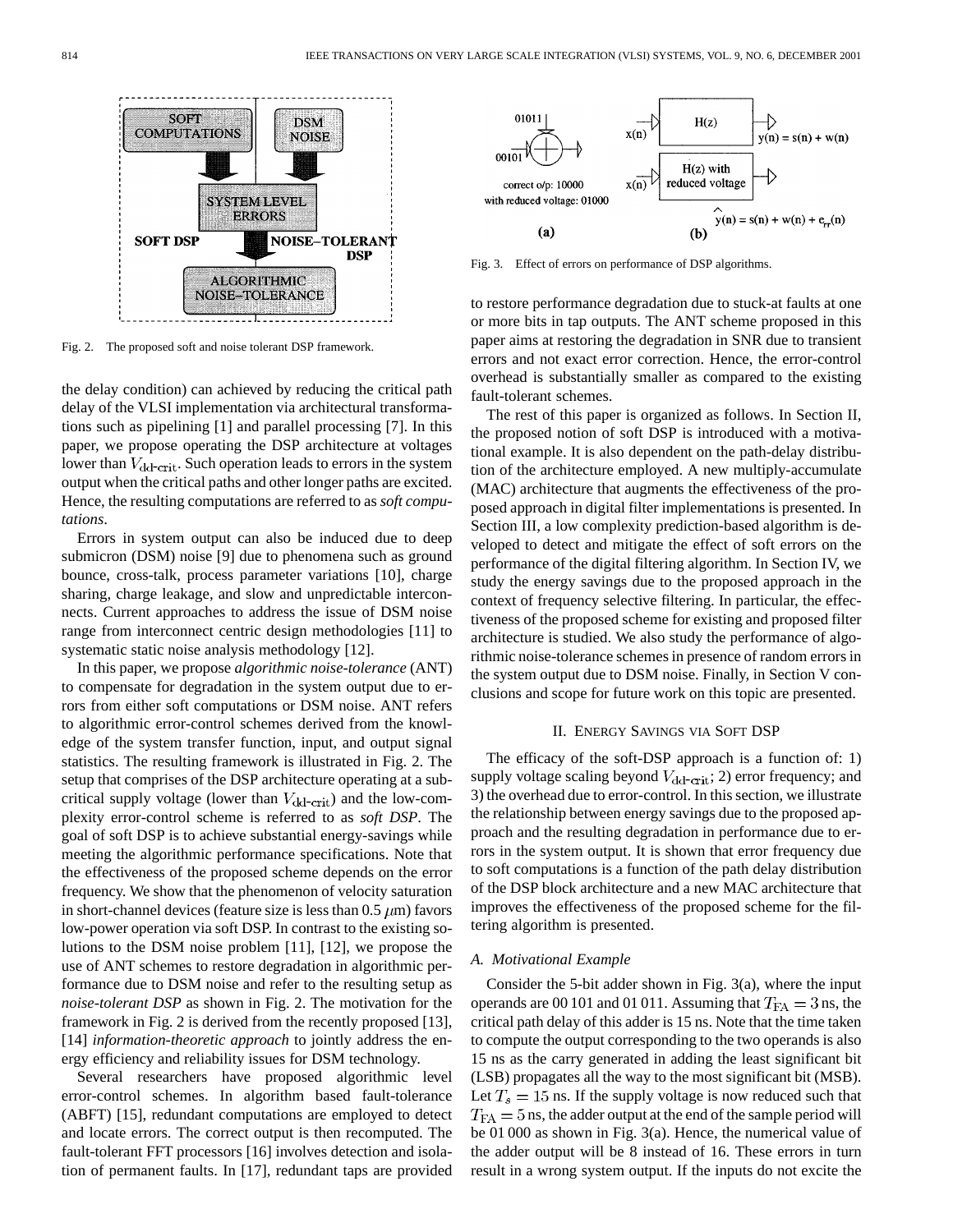longer paths (e.g., 00 001 and 00 010), then the adder provides correct outputs. We refer to such an adder as a *soft adder* and, in general, we refer to arithmetic units operating at subcritical voltages as soft computational blocks.

In the absence of errors, the algorithmic performance of a filter transfer function  $H(z)$  [as shown in Fig. 3(b)] is measured in terms of the output SNR given by

$$
SNR_o = 20 \log \left(\frac{\sigma_s}{\sigma_w}\right) \tag{3}
$$

where  $\sigma_s^2$  and  $\sigma_w^2$  are the signal and noise powers, respectively. The output in this case can be expressed as

$$
y(n) = s(n) + w(n)
$$
\n<sup>(4)</sup>

where  $s(n)$  is the desired signal and  $w(n)$  is the signal noise. The filter output in presence of errors due to soft computations can be expressed as

$$
\hat{y}(n) = y(n) + e_{rr}(n) \tag{5}
$$

where  $e_{rr}(n)$  is the error introduced in the output sample at the *nth* instant. Note that  $e_{rr}(n)$  will be nonzero only when errors occur in the filter output. The output SNR is given by

$$
S\hat{N}R_o = 20\log\left(\frac{\sigma_s}{\sigma_{w+c}}\right) \tag{6}
$$

where  $\sigma_{w+c}$  is the total noise power. Hence, errors in the system output lead to degradation in performance in terms of  $SNR<sub>o</sub>$ . The extent of the degradation depends on the magnitude of the error  $e_{rr}(n)$  when it is nonzero and the frequency with which it occurs. As shown in the adder example above, errors from to soft computations occur in the MSBs due to longer path delays. These errors can cause substantial degradation in algorithmic performance and are easily detectable. This leads us to conclude that the error-control schemes should be effective in capturing MSB errors in order to result in substantial energy savings with marginal performance degradation. Note that intermittent errors could also be due to DSM noise. In this paper, we propose employing low-complexity algorithmic error-control schemes to detect and mitigate the effect of errors on algorithmic performance, where the errors could be due to either soft computations or DSM noise.

# *B. Path-Delay Distribution of Adders*

A soft DSP-friendly architecture is one where the number of paths that fail, increases gradually as the supply voltage is scaled beyond  $V_{\text{dd-crit}}$ . In this subsection, we study the frequency of excitation of critical paths in the context of a ripple carry adder. For an  $N$ -bit ripple carry adder, the total number of possible input combinations is  $2^N \times 2^N = 4^N$ . Of these, some combinations such as  $x = 01010101$  and  $y = 10101010$  (N is assumed to be 8) are evaluated in just  $T_{FA}$  time units. Other combinations such as  $x = 11111111$ ,  $y = 00000001$  excite the critical path requiring  $8T_{FA}$  time units. In Fig. 4(a), the path delay distribution (histogram of the evaluation time) for all possible input combinations for an 8-bit ripple carry adder is shown. It can be seen that more than 95% of the possible input combinations are evaluated in  $5T_{FA}$  time units. Assuming



Fig. 4. Path delay histograms of 8-bit ripple carry adder: (a) Path delay statistics over all input combinations for an 8-bit ripple carry adder. (b) Input and output histograms of an 8-bit 2's complement ripple carry adder.

that the input distribution is uniform, reducing  $V_{dd}$  such that the new full-adder delay  $T'_{FA} = (5/8)T_{FA}$ , leads to an error probability of 0.05. This can be reduced even further provided the input combinations that excite the critical paths occur infrequently. The path delay histogram of an 8-bit two's complement ripple carry adder where the input operands are generated randomly, is shown in Fig.  $4(b)$ , (iii). Fig.  $4(b)$ , (i) and  $4(b)$ , (ii) show the probability distribution of the adder operands  $x$  and  $y$ , respectively, with the  $X$  axis being the integer value of the corresponding binary combination. Also shown in Fig. 4(b), (iii) is the histogram of path delays for an unsigned 8-bit adder. The operands are the same as in Fig. 4(b) (i) and 4(b) (ii). However, a bias of  $+128$  is added to both the operands to make them unsigned positive numbers. It can be seen that for unsigned numbers, the fraction of inputs that excite the critical paths is significantly less. In the two's complement number representation, small negetive numbers have a higher number of ones which require larger path delays. Therefore, it is better to use unsigned number representation in order to further improve the effectiveness of soft DSP. In this paper, we propose a MAC architecture, presented in the following subsection, that employs an unsigned array multiplier for digital filter implementations. We show in Section IV, that this MAC architecture gives an additional 20% energy savings as compared to the 2's complement architecture when used to implement an ANT-based system.

# *C. Energy Savings Versus Probability of Soft Errors*

The relationship between the supply voltage  $V_{\text{dd}}$  and the gate delay is given by (1). A plot of  $V_{\text{dd}}$  versus the increase in the normalized delay for several values of the velocity saturation index  $\alpha$  is shown in Fig. 5(a). Note that reduction in  $\alpha$  (due to short channel effects) leads to a reduction in the delay penalty suffered due to voltage reduction. The rate at which these errors would occur is input dependent. A plot of the factor by which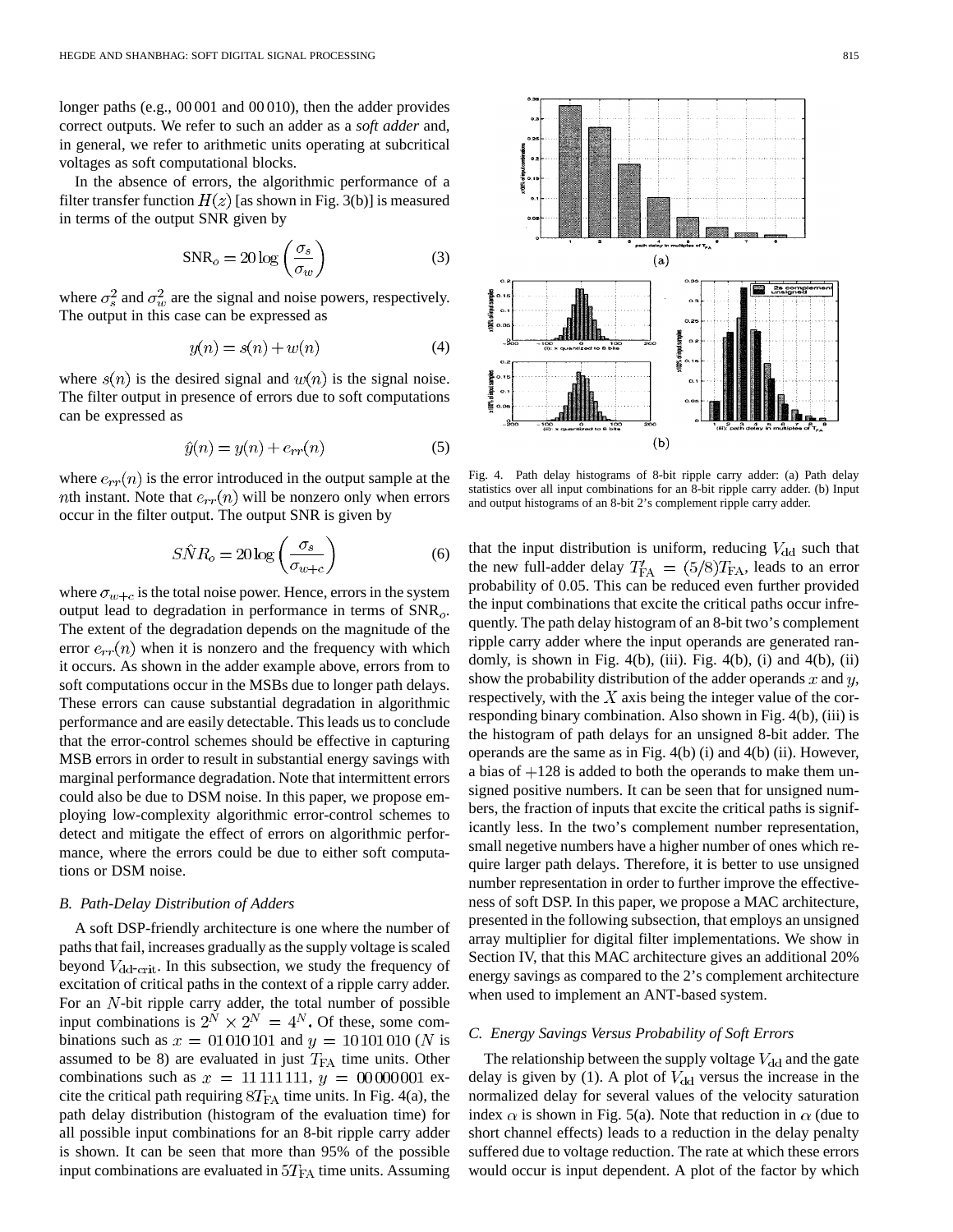

Fig. 5. MAC architectures. (a) Traditional. (b) Proposed.

voltage is reduced versus the probability of error for an 8-bit adder is shown in Fig. 5(b). We have set  $|V_t| = 0.62$  V (typical for 0.35  $\mu$ m CMOS technology), and the value of  $C_L/\beta$  was chosen such that  $T_d$  is normalized to 1 ns at  $V_{\text{dd}} = 3.3 \text{ V}$ . Once again, note that reduction in  $\alpha$  enables higher voltage scaling for a given probability of error. Finally, the relationship between energy dissipation  $E$  and the probability of error [shown] in Fig. 5(c)] was obtained by assuming a quadratic relationship between  $V_{\text{dd}}$  and E, given by [18]

$$
E = tC_L V_{\rm dd}^2 \tag{7}
$$

where t is the probability of a  $0 \rightarrow 1$  transition. Note that for  $\alpha = 2.0$ , about 50% reduction in energy dissipation can be achieved with a probability of error of 0.1. The energy savings possible are about 80% for velocity saturated devices with  $\alpha = 1.2$ . Hence, the proposed approach leads to higher energy savings with technology scaling. The impact of the probability of error can be reduced via the ability to detect and correct errors in the output of DSP systems with a low-complexity overhead. This will allow for substantial reduction in energy dissipation with marginal degradation in performance.

# *D. MAC Architecture for Soft DSP*

The output  $y(n)$  of an N-tap filter is given by

$$
y(n) = \sum_{k=0}^{N-1} h(k)x(n-k)
$$
 (8)

where

kth coefficient of the filter;  $h(k)$  $x(n-k)$ input at  $n - k$ th instant;  $\cal N$ order of the filter.

A typical MAC structure to compute the filter output is shown in Fig. 6(a), where the multiplier computes the product  $h(k)x(n (k)$ , which are accumulated by the adder. Typically, two's complement representation is used in representing the filter coefficients and the signal. However, as shown earlier, unsigned magnitude representation offers the advantage that a smaller fraction of inputs excite the critical path. Note that signed-magnitude representation has been employed in the past [5], [23], to reduce transition activity in correlators for wireless applications. The proposed MAC structure [refered to as the sign-magnitude architecture (SMA)] shown in Fig. 6(b) employs signed magnitude representation and unsigned multiplier and adders. In this structure, the magnitude and sign of the product  $h(k)x(n - k)$  are computed separately. If the product is negative, a bias term is added to make it positive before it is applied to the adder. Hence, we get

$$
y'(n) = \sum_{k=0}^{N-1} h(k)x(n-k)
$$
  
+ flag(k)2<sup>(N<sub>h</sub>+N<sub>x</sub>-1)</sup>  
where, flag(k) = 0 if h(k)x(n - k) is +ve  
=1 if h(k)x(n - k) is -ve (9)

and  $N_h$  and  $N_x$  are the number of bits in the representation of and  $x(n)$ . An additional adder (operating at sample rate) is employed to subtract the bias term  $\sum_{k=0}^{N-1}$  flag from  $y'(n)$  to obtain  $y(n)$ . Note that the multiplier in the SMA is smaller than that in the traditional structure due to signed magnitude representation. This leads to additional reduction in energy dissipation of the overall structure that compensates for the overhead of two adders.

## III. ALGORITHMIC NOISE-TOLERANCE FOR DIGITAL FILTERING

In this section, we present an algorithmic error-control scheme for digital filtering in order to reduce the impact of errors on the algorithmic performance. The proposed scheme is shown in Fig. 7(a), where the filter output is fed to an error-control block that detects errors in the filter output and reduces their effect on system performance. The output of the error control block is denoted by  $y_o(n)$  and the goal of this approach is to obtain  $y_o(n) \approx y(n)$ , where  $y(n)$  denotes the filter output in absence of errors. The term *noisy filter* represents a soft implementation of the digital filter or in presence of other noise inducing phenomena such as deep submicron noise. We assume that the error-control block has been designed to be error free. For soft DSP, as it will be shown later, this assumption holds as the critical path delay of the error-control block will be small compared to that of the filter. Similarly, in case of DSM noise, a noise elimination design strategy [9] can be adopted to obtain an error-free error control block. As the complexity of the error-control block is much lesser than that of the filter, the design overhead will be significantly smaller.

# *A. A Difference-Based Error-Control Scheme*

In this subsection, we present a simple error-control scheme suitable for lowpass digital filters with a relatively narrow passband. This scheme can be shown to be a special case of the more general predictive error-control scheme presented in Section III-B. Let  $y(n)$  denote the filter output when the filter error free and is given by (8). The difference in consecutive samples of the filter output is given by

$$
y_d(n) = y(n) - y(n-1).
$$
 (10)

Let  $\hat{y}(n)$  denote the filter output when the filter is operating under reduced voltage, with

$$
\hat{y}(n) = y(n) + y_{\text{err}}(n) \tag{11}
$$

where  $y_{err}(n)$  denotes the the error in the filter output due to soft computations. Note that  $y_{\text{err}}(n)$  is nonzero only when the input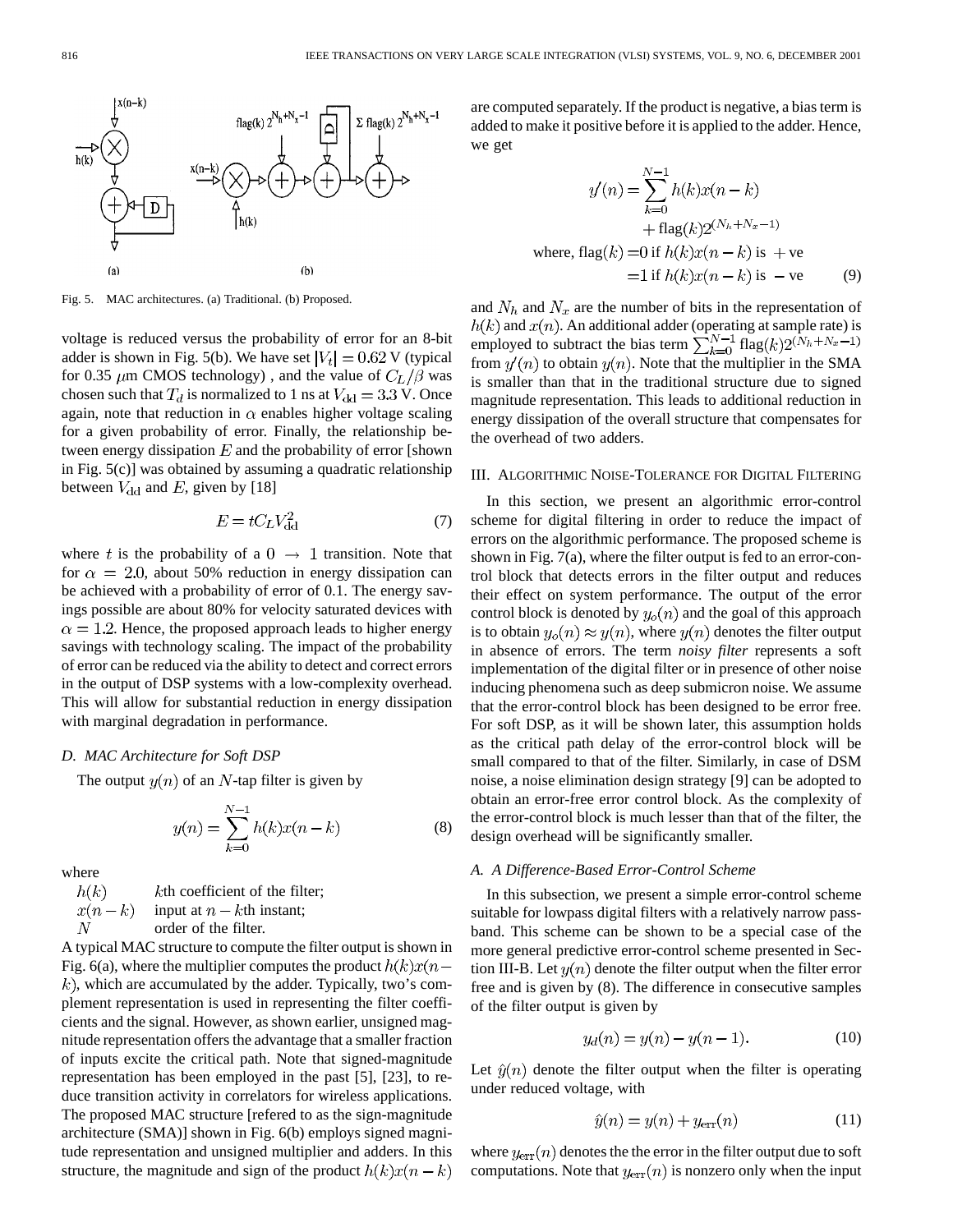

Fig. 6. Energy dissipation-error probability of 8-bit ripple carry adder. (a)  $V_{\text{dd}}$  versus normalized delay. (b)  $K_v$  versus probability of error, and (c) probability of error versus% reduction in energy dissipation.



Fig. 7. Algorithmic noise-tolerant digital filtering. (a) The proposed scheme. (b) Difference-based ANT scheme for LPF.

pattern is such that longer paths in the filter implementation are excited. Assuming that the past input is noiseless, i.e,  $y_{\text{err}}(n (1) = 0$ , we have

$$
\hat{y}_d(n) = y_d(n) + y_{\text{err}}(n) \tag{12}
$$

where  $\hat{y}_d(n)$  is the difference in the filter output in presence of errors. From Schwartz inequality and (12), it can be easily shown that

$$
|\hat{y}_d(n)| \ge |y_{\text{err}}(n)| - |y_d(n)|. \tag{13}
$$

Assuming that  $|y_d(n)| < E_{\text{th}}$  for all *n*, where  $E_{\text{th}}$  is a suitably chosen difference threshold as described later, the following difference-based error-control scheme (shown in Fig. 7(b)) is derived from (13):

- compute  $\hat{y}_d(n) = \hat{y}(n) \hat{y}(n-1)$  (from (10));
- error detection: if  $|\hat{y}_d(n)| \ge E_{\text{th}}$ , an error is declared;
- error correction: if an error is declared,  $y_o(n) = \hat{y}(n-1)$ ; else  $y_o(n) = \hat{y}(n)$ .

If an error is detected, the past output sample is taken to be the estimate for the current output sample. The performance of the above algorithm is based on the choice of  $E_{\text{th}}$ , the relative magnitudes of  $y_d(n)$  and  $y_{err}(n)$  and the frequency with which errors occur. The distributions of  $y(n)$  and  $y_d(n)$  obtained over 20 000 samples for several bandwidths  $(\omega_b)$  of the frequency selective filter is shown in Fig. 8. Note that for lower bandwidths, the variance in  $y_d(n)$  is an order of magnitude smaller than that in  $y(n)$ . Hence, the magnitude of the error in filter output  $|y_{\text{err}}(n)|$ , which occurrs mainly in the MSBs, will be much larger than  $|y_d(n)|$ . Therefore, if  $y_{\text{err}}(n) \neq 0$ ,  $|\hat{y}_d(n)|$  will be large. The value of  $E_{\text{th}}$  is chosen such that  $|\hat{y}(n)| < E_{\text{th}}$ when  $y_{\text{err}}(n) = 0$  (in absence of error) and  $|\hat{y}(n)| > E_{\text{th}}$ when  $y_{\text{err}}(n) \neq 0$  (in presence of error). In this paper, we have chosen  $E_{\text{th}} = 5\sigma_d$ , where  $\sigma_d^2$  is the variance of  $y_d(n)$ . As the variance in  $y_d(n)$  increases with bandwidth, the effectiveness of the above approach in performing error detection deteriorates. Hence, for larger bandwidths, a more sophisticated prediction-based scheme presented in Section III-B is employed.

For the proposed error-control scheme for lowpass filters, note that the past sample of the filter output is used as the estimate of the current sample. Hence, as shown in Fig. 7(b) the overhead involved is just an adder, a delay element and a comparator for the decision block.

# *B. Prediction-Based Error-Control*

A general prediction-based scheme can be proposed to handle different input correlation structures, as shown in Fig. 9. In this scheme, a low-complexity linear forward predictor is employed to get an estimate of the current sample of the filter output based on its past samples. In the absence of errors in the filter output, the prediction error is usually small. A large error in the filter output due to excessive voltage reduction leads to an increase in the magnitude of prediction error and this phenomenon is employed to detect errors in the filter output.

Let  $y_p(n)$  denote the output of an  $N_p$ -tap predictor when the filter is noiseless, i.e.,

$$
y_p(n) = \sum_{k=1}^{N_p} h_p(k)y(n-k)
$$
 (14)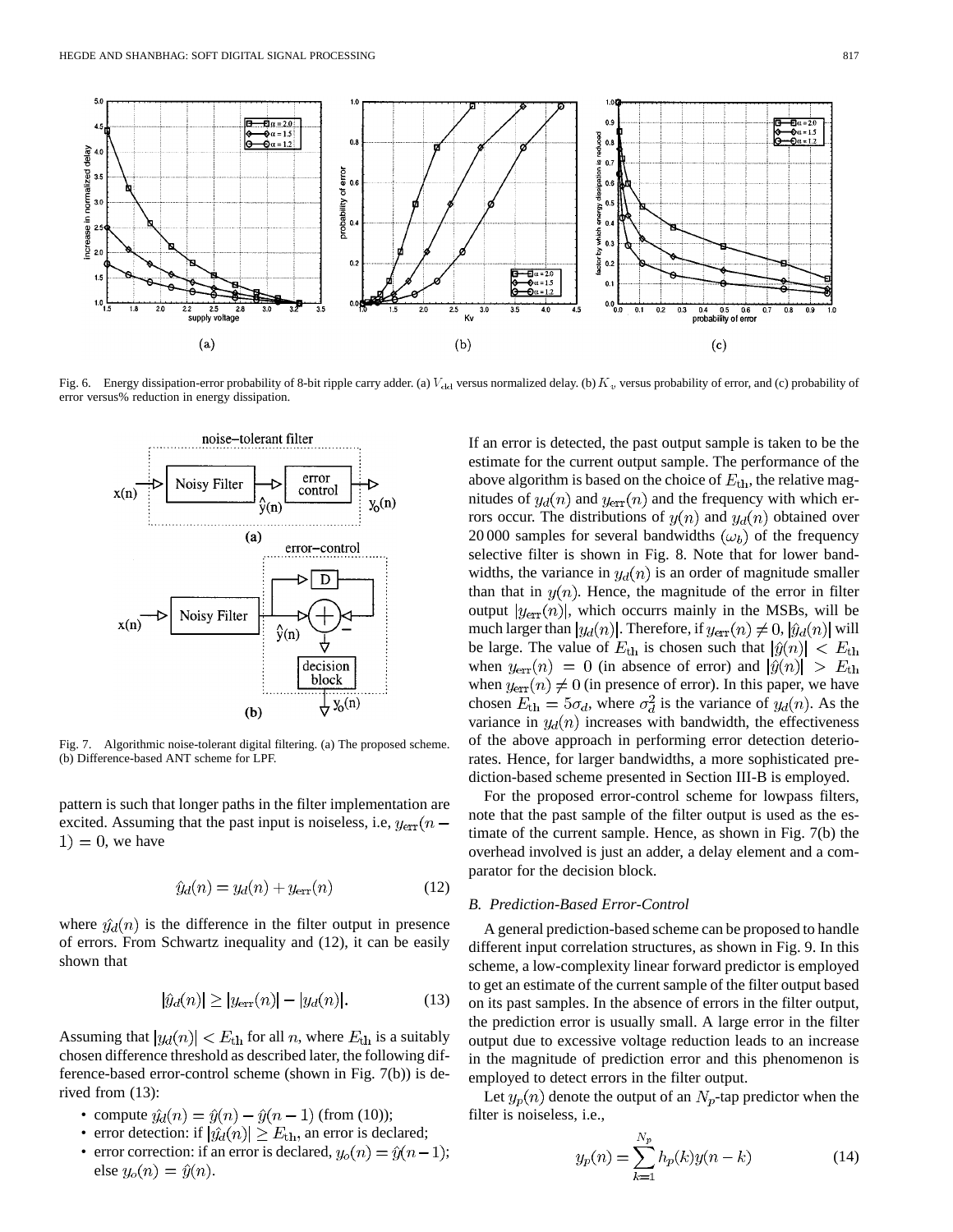

Fig. 8. Distribution of  $y(n)$  and  $y_d(n)$  for (a)  $\omega_b = 0.1\pi$ , (b)  $\omega_b = 0.2\pi$ , and (c)  $\omega_b = 0.3\pi$ .



Fig. 9. Prediction-based algorithmic noise tolerance.

where  $h_p(k)$  denotes the *optimum predictor coefficients* [24] that minimize the mean squared value (MSE)  $\langle e_n^2(n) \rangle$  of the prediction error  $e_p(n)$ , given by

$$
e_p(n) = y(n) - y_p(n). \tag{15}
$$

The minimum MSE (MMSE) depends on the autocorrelation function of  $y(n)$  and the order of the predictor. Let  $\hat{y}(n), \hat{y}_p(n)$ , and  $\hat{e}_p(n)$  denote the filter output, the predictor output, and the prediction error, respectively, in presence of errors due to soft computations.

Define  $\hat{y}(n) = y(n) + y_{\text{err}}(n)$ , where  $y_{\text{err}}(n)$  denotes the error in  $y(n)$  due to voltage reduction. From (11) and (15), we get

$$
\hat{e}_p(n) = y_{\text{err}}(n) + e_p(n). \tag{16}
$$

Assuming that no more errors occur in the next  $N_p$  output samples, we can show that

$$
\hat{e}_p(n+m) = -h_p(m)y_{\text{err}}(n) + e_p(n+m) \tag{17}
$$

for  $m = 1, 2, \dots, N_p$ . Equations (16) and (17) can now be expressed in vector form as

$$
\hat{\mathbf{e}}_p(n) = y_{\text{err}}(n)\mathbf{h} + \mathbf{e}_p(n) \tag{18}
$$

where

$$
\begin{array}{ll}\n\hat{\mathbf{e}}_p(n) & \left[ \hat{e}_p(n) \hat{e}_p(n+1) \cdots \hat{e}_p(n+N_p) \right]^{\mathrm{T}}; \\
\mathbf{h} & \left[ 1 - h_p(1) - h_p(2) \cdots - h_p(N_p) \right]^{\mathrm{T}}; \\
\mathbf{e}_p(n) & \left[ e_p(n) \ e_p(n+1) \ \cdots \ e_p(n+N_p) \right]^{\mathrm{T}}.\n\end{array}
$$

The following theorem derived from (18) is employed next to derive the error detection scheme.

*Theorem 1:* If  $|\mathbf{h}^T \mathbf{e}_p(n)| \leq E_{\text{th}}$ , where  $E_{\text{th}}$  is positive, then

$$
|\mathbf{h}^{\mathrm{T}}\hat{\mathbf{e}}_{p}(n)| \ge |y_{\mathrm{err}}(n)| ||\mathbf{h}||^{2} - E_{\mathrm{th}}.
$$
 (19)

*Proof:* Multiplying (18) on both sides by  $h^T$ , we get

$$
\mathbf{h}^{\mathrm{T}}\hat{\mathbf{e}}_p(n) = y_{\mathrm{err}}(n)||\mathbf{h}||^2 + \mathbf{h}^{\mathrm{T}}\mathbf{e}_p(n). \tag{20}
$$

Taking absolute values on both sides and applying Schwartz inequality, we obtain (19).

It can be seen from the above theorem that if  $|y_{\text{err}}(n)| >$  $2E_{\text{th}}/||\mathbf{h}||^2$ , then  $|\mathbf{h}^{\text{T}}\hat{\mathbf{e}}_p(n)| > E_{\text{th}}$  and, hence, the error is detected.

# *C. Error-Control Algorithm*

The following algorithm, derived from *Theorem 1* is employed for error control.

- Let  $\sigma_{e_p}^2$  be the variance of the prediction error with noiseless digital filter.
- Error detection: If  $|\mathbf{h}^{\mathrm{T}}\hat{\mathbf{e}}_p(n)| > \sigma_{e_p}$ , then an error is declared.
- Error correction: If an error is declared, then  $y_o(n)$  =  $y_p(n)$ , else  $y_o(n) = \hat{y}(n)$ .

Hence, if an error is detected, the predictor output based on the past correct samples is declared as the system output. The performance of the prediction-based error control algorithm depends upon the choice of  $Y_{\text{th}}$  and  $E_{\text{th}}$  and the frequency with which errors occur. The distributions of  $y(n)$  and  $|\mathbf{h}^{\mathrm{T}}\mathbf{e}_p(n)|$ obtained over 20 000 samples for several bandwidths of the frequency selective filter is shown in Fig. 10. Note that for all the bandwidths, the variance in  $\mathbf{h}^T \mathbf{e}_p(n)$  is several orders of magnitude smaller than that in  $y(n)$ , making it possible to choose a smaller value of  $E_{\text{th}}$  that satisfies the assumption  $|\mathbf{h}^{\mathrm{T}}\mathbf{e}_p(n)| \leq E_{\text{th}}$  for all *n*. As, the magnitude of the error in filter output  $|y_{\text{err}}(n)|$  will be several orders larger than  $|\mathbf{h}^{\mathrm{T}}\mathbf{e}_p(n)|$ , if  $y_{\text{err}}(n) \neq 0$ ,  $|\mathbf{h}^{\mathrm{T}}\hat{\mathbf{e}}_p(n)|$  will be large. It can be seen from (20) that when  $y_{\text{err}}(n) \neq 0$ , the  $||\mathbf{h}||^2$  term amplifies the effect of  $y_{err}(n)$  on the product  $\mathbf{h}^{\mathrm{T}}\hat{\mathbf{e}}_p(n)$ . This enables the prediction-based algorithm to detect errors of smaller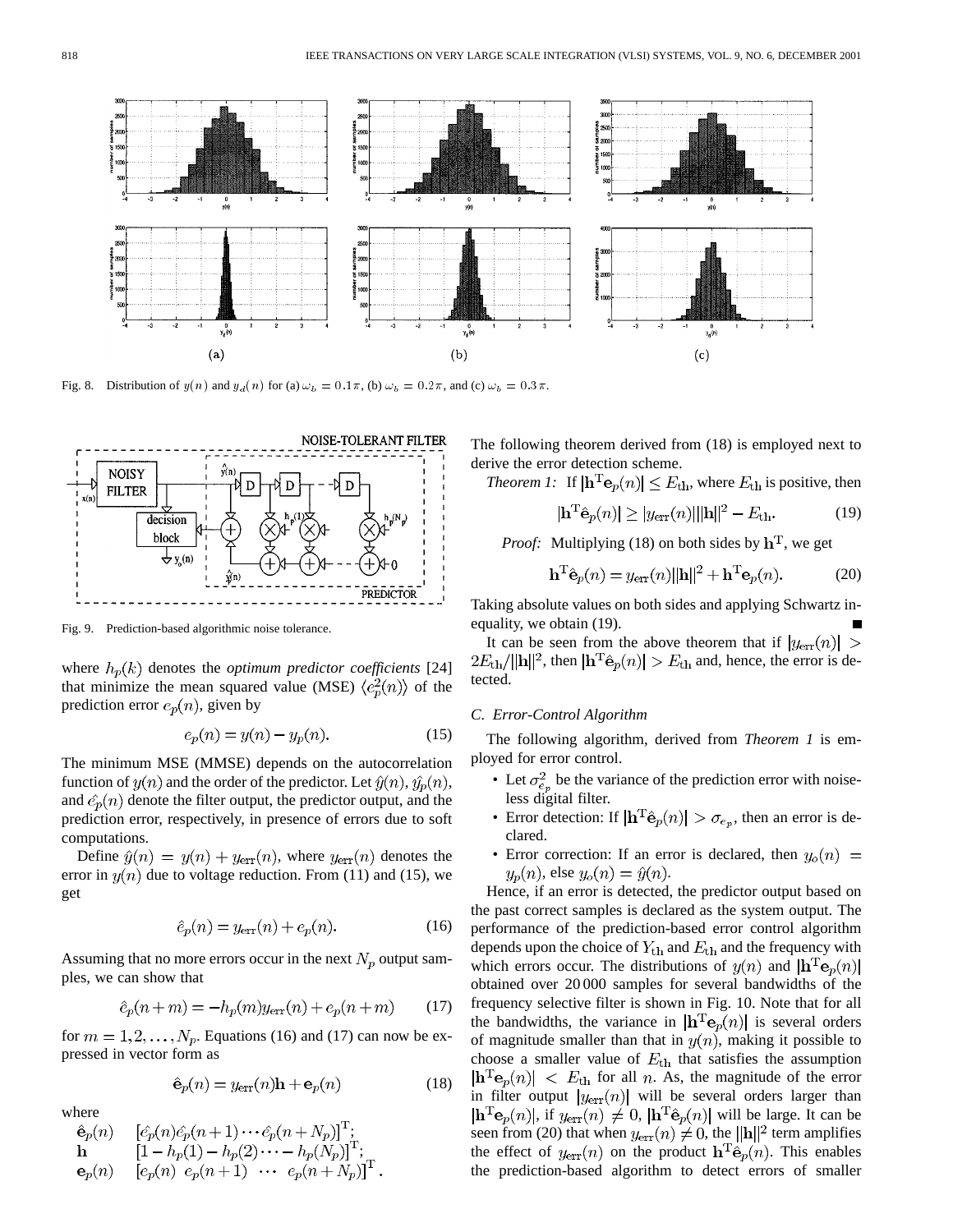

Fig. 10. Distribution of  $y(n)$  and  $y_d(n)$  for (a)  $\omega_b = 0.2\pi$ , (b)  $\omega_b = 0.4\pi$ , and (c)  $\omega_b = 0.6\pi$ .

magnitude and, hence, we choose a smaller decision threshold  $\sigma_{e_p}$ 

Hence, the effectiveness of the error detection and correction scheme described above depends on the following assumptions.

- 1) The magnitude of  $y_{\text{err}}(n)$  is relatively large. Errors with higher magnitudes lead to a higher value of  $|\mathbf{h}^{\mathrm{T}}\hat{\mathbf{e}}_p(n)|$ and the error is easily detected.
- 2) The probability that  $\hat{y}(n) \neq y(n)$  is small enough such that the frequency of the errors in the filter output is less that  $1/2N_p$ . The performance of the above scheme deteriorates when multiple errors occur at the filter output in the span of  $2N_p$  samples.

The errors due to soft computations occur in the MSBs and, hence, are of large magnitude. This validates assumption 1. Assumption 2, limits the factor by which voltage can be reduced as the set of error inducing input combinations grows with increase in delay due to voltage reductions. The experimental results presented in this paper demonstrate that for long channel devices ( $\alpha = 2.0$ ), up to 25% reduction in supply voltage can be achieved before assumption 2 is violated. The corresponding value for short channel devices ( $\alpha = 1.2$ ) is about 52%. Hence, in both the cases, substantial energy savings can be obtained before assumption 2 is violated.

### *D. Complexity of the Error-Control Algorithm*

The algorithm presented above involves an  $N_p$ -tap filter for the linear predictor and  $N_p$  multipliers and  $N_p-1$  adders (equivalent to an  $N_p$ -tap filter) to compute the term  $\left|\mathbf{h}^T\hat{\mathbf{e}}_p(n)\right|$ . In case of soft computations, note that the errors occur in the MSBs and, hence, are of higher magnitude. In such a case, the proposed error-control algorithm can be relaxed further to reduce the complexity of the error detection circuitry.

*1) Relaxation via Coefficient Reduction:* Here, the coefficients of the predictor that are small in magnitude are reduced to zero. This allows for elimination of an entire tap from the prediction filter reducing its complexity and energy dissipation. As the coefficients with smaller magnitude have an insignificant impact on  $\|\mathbf{h}\|$ , the reduction in performance is usually marginal.



Fig. 11. Simulation setup to evaluate the proposed scheme.

*2) Relaxation for Error Detection:* It can be seen from (16) that when  $|y_{err}(n)|$  is large relative to  $|e_p(n)|$ , the magnitude of  $e_p(n)$  is large and, hence, an error can be detected by a jump in the magnitude of  $e_p(n)$ . Hence, step 2 in the error-control algorithm presented above can be modified to the following.

• If  $|e_p(n)| > E_{\text{th}}$ , then an error is declared. In this case, we set  $E_{\text{th}} = 4\sigma_{e_p}$ .

In the next section, the performance of the error detection and correction schemes described above are simulated in the scenario where a digital filter is employed to reduce out-of-band noise in a bandpass signal. It is also shown that the proposed approach provides for substantial reduction in energy dissipation with marginal performance degradation.

# IV. EXPERIMENTAL RESULTS

The setup used to measure the performance of the proposed scheme in which the filtering algorithm is employed in the frequency selective filtering configuration is shown in Fig. 11. A lowpass, bandpass, or a high-pass filter (LPF, BPF, or HPF), denoted as the signal generation filter (SGF), is used to generate a bandlimited signal  $s(n)$  from a wide-band input  $w_s(n)$ . The signal  $s(n)$  is the corrupted by wide-band noise  $w(n)$ , i.e., the signal  $s_c(n)$  is obtained as

$$
s_c(n) = s(n) + w(n) \tag{21}
$$

where  $s(n)$  is the output of the SGF for a wide-band input  $w_s(n)$ . The SNR of  $s_c(n)$  is given by

$$
SNR_{\rm in} = 20 \log_{10} \left( \frac{\sigma_s}{\sigma_w} \right) \tag{22}
$$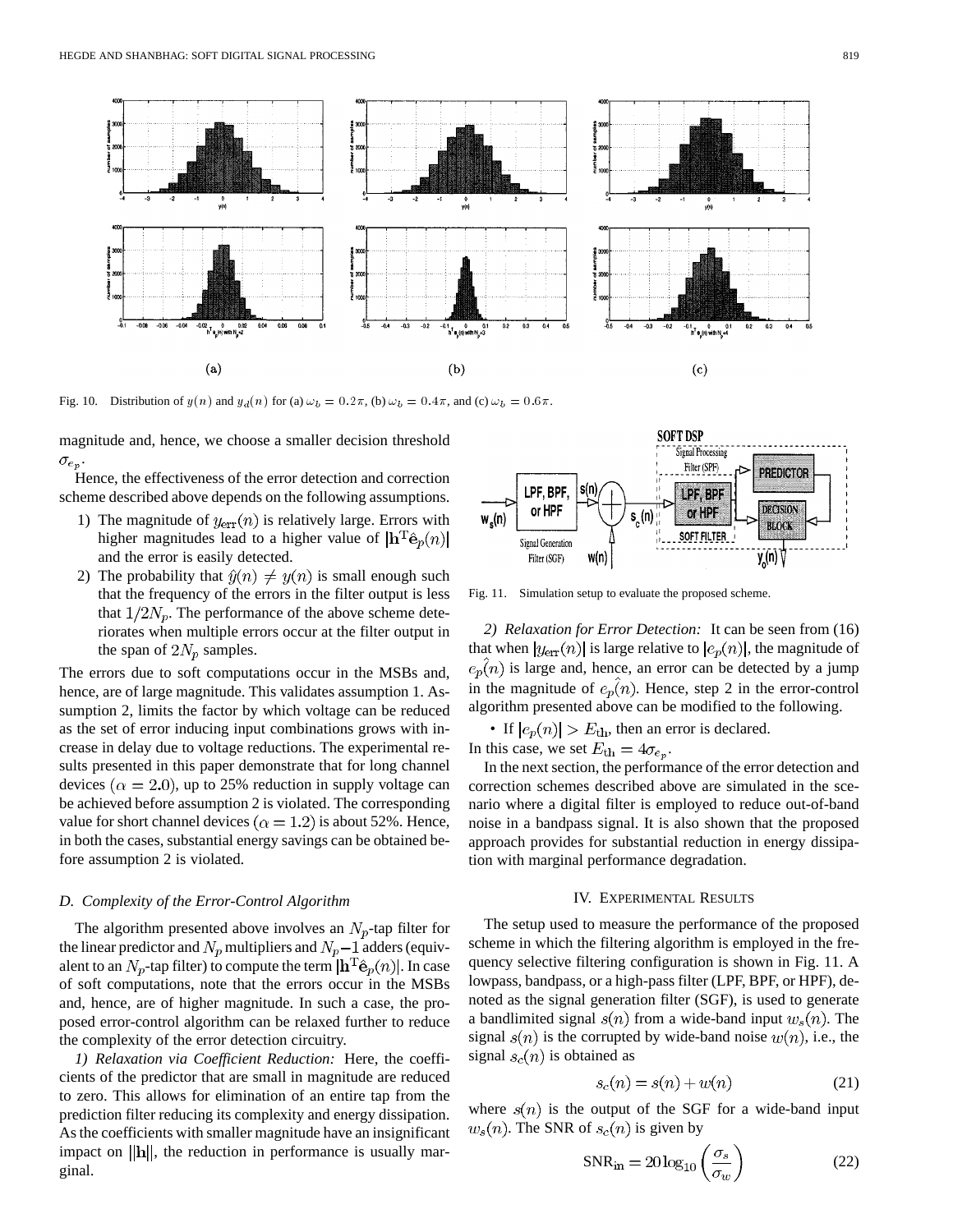where  $\sigma_s^2$  is the variance of  $s(n)$  and  $\sigma_w^2$  is the variance of  $w(n)$ . As  $s(n)$  is bandlimited, the SNR can be improved by passing  $s_c(n)$  though a frequency selective filter with bandwidth  $\omega_b$ . This filter is denoted as the signal processing filter (SPF) in Fig. 11 and it supresses the out-of-band components of the noise signal  $w(n)$ . The SNR at the filter output, denoted by  $\text{SNR}_o$ , is given by

$$
SNR_o = 20 \log_{10} \left( \frac{\sigma_s}{\sigma_n} \right) \tag{23}
$$

where  $\sigma_n$  the component of  $w(n)$  that occupies the same band as  $s(n)$  and, hence, is not suppressed.

We employ the proposed soft DSP implementation of the filtering algorithm to perform frequency selective filtering on  $s_c(n)$  as shown in Fig. 11. Note that this setup simulates several practical scenarios for signal processing where the task is to extract a bandlimited signal embedded in wide-band noise. We employ a folded implementation for the signal processing filter containing  $N$  taps where all the taps are mapped on to a single MAC. The coefficient and the input data precisions are chosen to be 10 and 8 bits, respectively. The conventional MAC structure that employs 2's complement architecture (TCA) requires a  $8 \times 11$  multiplier due to sign extension. The proposed structure however requires a  $6 \times 9$  multiplier as there is no need for sign extension. The length of the ripple-carry adder in the MAC is 19 bits for the proposed architecture and 22 bits for the conventional TCA. Hence, the critical path delay  $T_{\text{cp}}$  of the conventional MAC structure is  $30T_{FA}$ . The critical path delay of the proposed MAC structure is  $25T<sub>FA</sub>$ . The sample period is given by  $T_s = NT_{cp}$ , where N is the number of taps in the filter. We have chosen  $N = 29$  for all the experimental results presented in this paper as it was sufficient in providing the required SNR improvement for several bandwidths considered in this paper.

# *A. Performance Measures*

The complexity of the predictor and the error-control block depends on the bandwidth of the signal, the statistics of the errors introduced due to soft computations or DSM noise and the desired  $SNR<sub>o</sub>$ . The performance of the proposed scheme is measured via two experiments. In the first experiment, we study the performance in restoring the SNR degradation due to soft computations. We also measure the resulting savings in energy dissipation, present the energy-performance relationship, and compare it to that of the conventional TCA. In the second experiment, we measure the performance of the proposed scheme in presence of DSM noise by introducing errors randomly at the SPF output. The SNR at the output of the filter in presence of errors is given by

$$
S\hat{N}R_o = 20\log_{10}\left(\frac{\sigma_s}{\sigma_n + \sigma_c}\right) \tag{24}
$$

where  $\sigma_s^2$ <br> $\sigma_n^2$ <br> $\sigma_c^2$ 

variance of the signal component (due to  $s(n)$ );

variance of the noise component (due to  $w(n)$ );

variance of error in the output due soft computations or DSM noise (i.e.,  $\langle y_{\text{err}}(n)^2 \rangle$ ).

In order to estimate the energy savings obtained via voltage reduction as proposed, the energy dissipation values are ob-



Fig. 12. Performance with filter bandwidth  $\omega_b = 0.2 \pi$  of the difference-based ANT scheme. (a)  $K_v$  versus SNR<sub>o</sub> for several values of  $\alpha$  for the porposed SMA. (b)  $K_v$  versus SNR<sub>o</sub> for  $\alpha = 1.2$  for the conventional TCA and the proposed SMA.

tained by using MED [25], a gate level energy estimator. Note that the simulator uses a real delay model and, hence, takes into account the glitching activity in the circuit. An extended simulation for 2000 input vectors is performed for the arithmatic blocks employed in both the traditional and the proposed schemes to obtain energy estimates. The gate library parameters comprised of delay and capacitance values that are typical of a 0.5  $\mu$ m CMOS technology. When the supply voltage is scaled, the  $V_{\text{dd}}$  values corresponding to a given path-delay are obtained by solving (1) with  $\alpha = 2.0$  (no velocity saturation) and for  $\alpha = 1.5$  and 1.2 (with velocity saturation). The reduction in energy dissipation is characterized by *energy savings* (*ES*) defined as

$$
ES = \frac{E_{\text{original}} - E_{\text{proposed}}}{E_{\text{original}}} \times 100\% \tag{25}
$$

where  $E_{original}$  is the energy dissipation with conventional voltage scaling (i.e., with  $V_{dd} = V_{dd-crit}$ ), and  $E_{\text{proposed}}$  is the energy dissipation with the proposed scheme.

# *B. Effect of Velocity Saturation on Soft DSP*

The plot of  $K_v$  versus SNR<sub>o</sub> for a lowpass filter employing the proposed SMA, with filter bandwidth  $\omega_b = 0.2\pi$  for several values of  $\alpha$  is shown in Fig. 12(a). Note that smaller  $\alpha$  en-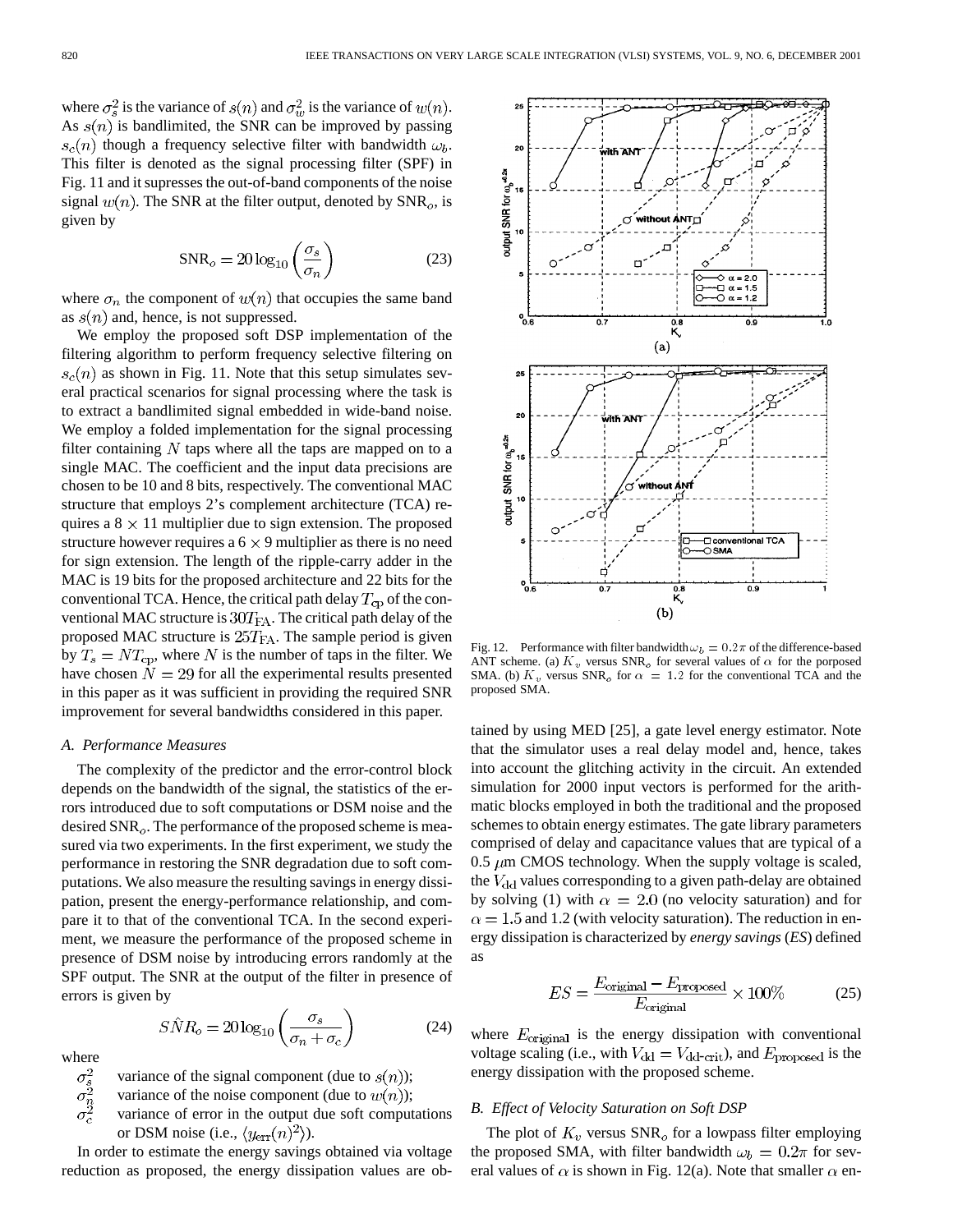

Fig. 13. Performance versus energy savings ( $\alpha = 1.2$ ) with filter bandwidth  $\omega_b = 0.2\pi$  for the difference-based ANT scheme.

ables a smaller value of  $K_v$ , the voltage scaling factor (see (2)). With  $\alpha = 1.2$ ,  $V_{dd}$  scaling by a factor of 0.72 is possible with a degradation of less than 0.5 dB in  $SNR<sub>o</sub>$  using ANT. The difference-based ANT scheme is employed here as the filter bandwidth is small. It can be seen that reduction in  $\alpha$  due to velocity saturation enables higher reduction in  $K_v$  and, hence, higher energy savings.

For the same bandwidth and the ANT scheme, the plot of  $K_v$ versus  $\text{SNR}_o$  characteristics of the proposed signed-magnitude architecture (SMA) and the conventional TCA for  $\alpha = 1.2$  are compared in Fig. 12(b). Note that the proposed architecture allows for higher  $V_{dd}$  scaling as compared to the conventional TCA. For a performance degradation of less than 0.5 dB, the conventional TCA allows for  $K_v = 0.81$  as compared to the proposed scheme that allows for  $K_v = 0.72$ .

## *C. Energy-Performance Characteristics*

The plot of  $SNR<sub>o</sub>$  versus energy savings of the proposed soft DSP scheme for  $\omega_b = 0.2\pi$  employing the difference-based ANT scheme is shown in Fig. 13. For comparison purposes, we choose a conventional TCA architecture operating at its  $V_{dd-crit}$ as a reference. Note that this is the best that traditional voltage scaling achieves. The proposed SMA architecture with ANT leads to 80% energy savings over the conventional TCA. The energy-savings via soft DSP employing the TCA is 34%, whereas the same with the proposed SMA is 51% when the performance degradation allowed is less than 0.5 dB. The proposed architecture leads to savings over conventional TCA due to the following reasons: 1) the critical path delay of the proposed architecture is reduced due to the unsigned multiplier and 2) the transition activity of the proposed architecture is reduced due to the employment of the signed magnitude representation in the multipliers. Note that the reduced transition activity in the MSBs allows for higher voltage scaling for a given error frequency. The difference-based scheme can only be employed for low bandwidth filters as its performance degrades rapidly with higher filter bandwidths. For larger filter bandwidths, the prediction-based ANT scheme is more effective in obtaining satisfactory energy-performance relationship despite the higher overhead.



Fig. 14. Performance–energy relationship (with  $\alpha = 1.2$ ) of the prediction-based ANT scheme with  $N_p$  = 3 for filter bandwidths. (a)  $\omega_b = 0.3\pi$ . (b)  $\omega_b = 0.5\pi$ .

Fig. 14(a) shows the plot of *energy-performance* curves (with  $\alpha = 1.2$ ) for a lowpass filter with  $\omega_b = 0.3\pi$  employing the prediction-based ANT scheme. The degradation in performance due to voltage scaling is nearly linear in the absence of ANT. It was observed that, in presence of ANT, the performance degradation is restored for scaling factors upto 0.49 (as compared to conventional TCA) resulting in 81% energy savings over conventional TCA. The performance loss suffered is less than 0.5 dB. Beyond this point multiple errors occur and, hence, the assumption 2 in Section III-C is violated. Fig. 14(b) shows the *energy-performance* relationship for  $\omega_b = 0.5\pi$ . In this case, the possible energy savings over the conventional TCA operating at  $V_{\text{dd-crit}}$  is 78% with a performance loss of about 0.5 dB. Note that the energy savings compared to the proposed architecture operating at  $V_{\text{dd-crit}}$  is about 58% and the corresponding savings for filter bandwidth =  $0.3\pi$  is 64%. The drop in energy savings for higher bandwidths is due to the reduction in correlation of the filter output which requires a higher predictor length for increases effectiveness.

# *D. Performance of ANT in the Presence of DSM Noise*

In order to experimentally verify the effectiveness of the proposed approach in presence of DSM noise, errors are introduced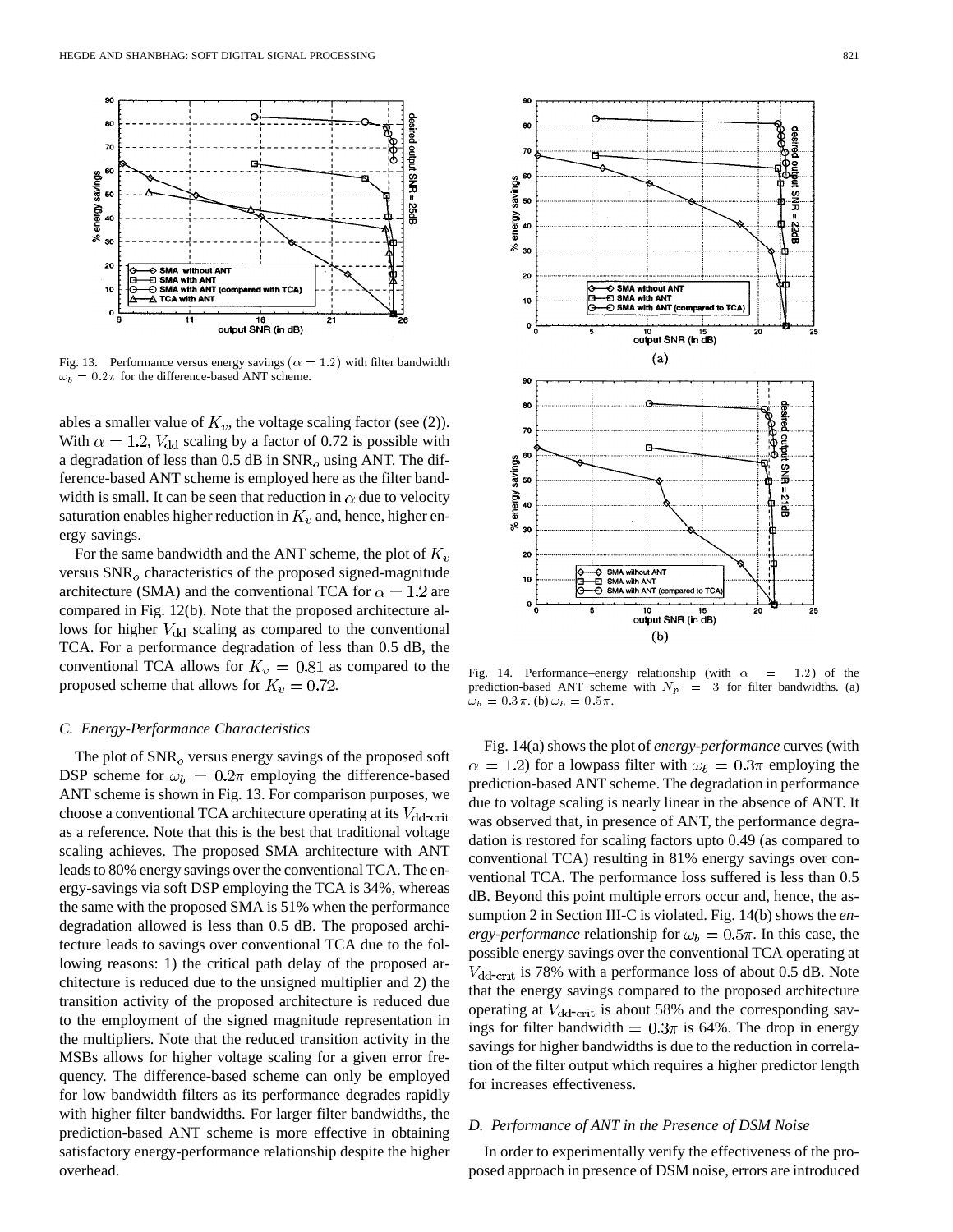

Fig. 15. ANT performance under DSM noise. (a) Performance of the proposed ANT scheme for filter bandwidth  $\omega_b = 0.2 \pi$  with predictor tap-length  $N_p = 4$ . (b) Performance of the proposed ANT scheme for filter bandwidth  $\omega_b = 0.4 \pi$ with predictor tap-length  $N_p = 4$ .

at the system level by flipping the output bits of the digital filter independently, with a fixed probability denoted by  $p_{\text{err}}$ . Note that more accurate performance results require detailed DSM noise models for the arithmetic units employed in the digital filter, which are currently not available. The performance of the proposed algorithm for a digital filter with bandwidth  $\omega_b$  =  $0.2\pi$  and 48 taps is shown in Fig. 15(a). As expected, without noise-tolerance, the degradation in performance increases with increase in  $p_{\text{err}}$  as expected. Also, the proposed scheme provides up to 10 dB improvement in performance. The SNR with ANT stays almost constant above 19 dB till  $p_{\text{err}} = 10^{-3}$  and then reduces sharply. In this range the probability of error is low enough that the assumption of infrequent errors (assumption 2 in Section III-C) is satisfied. Hence, error detection is performed effectively. As  $p_{err}$  is increased, this assumption is not satisfied any more and, hence, there is a rapid degradation in performance of the proposed algorithm. Similar results for a bandwidth of  $\omega_b = 0.4\pi$  are shown in Fig. 15(b). Note that in both the cases, the proposed scheme is quite effective in combating DSM noise that is large enough to cause bit errors at a rate of 1 per 1000 samples.

#### V. CONCLUSION AND FUTURE WORK

In this paper, we have proposed soft DSP for reduction in energy dissipation, where the supply voltage is reduced beyond that limited by the critical path delay of a given DSP architecture. The degradation in performance of the DSP algorithms is restored via *algorithmic noise tolerance*, where the signal statistics are exploited to develop low complexity error-control schemes. Note that the proposed approach is also a viable lowpower technique in presence of DSM noise in future technologies, particularly for DSP and communications applications.

It was shown that the effectiveness of the proposed approach depends on two key features: 1) the path delay distribution of the architecture employed and 2) the effectiveness of the error-control schemes in restoring performance degradation. The ANT scheme presented in this paper is applicable to frequency selective finite impulse response (FIR) digital filters. However, the potential for energy reduction via soft DSP exists any DSP/ communications applications where the algorithmic performance is specified in terms of average metrics such as SNR or bit error rate (BER). Such applications include adaptive filtering for channel equalization, fast Fourier transform/inverse fast Fourier transform (FFT/IFFT) computations, image/video processing algorithms etc.. We also intend to study the impact of algorithmic noise-tolerance schemes in handling various DSM noise sources and study the effect of a noisy error-control block on the performance of ANT schemes for space-based applications that are prone to noise problems due to cosmic rays.

#### **REFERENCES**

- [1] N. R. Shanbhag and M. Goel, "Low-power adaptive filter architectures and their application to 51.84 mb/s ATM-LAN," *IEEE Trans. Signal Processing*, vol. 45, pp. 1276–1290, May 1997.
- [2] P. E. Landman and J. M. Rabaey, "Architectural power analysis: The dual bit type method," *IEEE Trans. VLSI Syst.*, vol. 3, pp. 173–187, June 1995.
- [3] S. Iman and M. Pedram, "An approach for multilevel logic optimization targeting low power," *IEEE Trans. Comput.-Aided Design*, vol. 15, pp. 889–901, 1996.
- [4] R. K. Krishnamurthy and L. R. Carley, "Exploring the design space of mixed swing quadrail for low power digital circuits," *IEEE Trans. VLSI Syst.*, vol. 5, pp. 388–400, Dec. 1997.
- [5] V. Gutnik and A. Chandrakasan, "Embedded power supply for lowpower DSP," *IEEE Trans. VLSI Syst.*, vol. 5, pp. 425–435, Dec. 1997.
- [6] R. Hegde and N. R. Shanbhag, "A low-power phase splitting passband equalizer," *IEEE Trans. Signal Processing*, vol. 47, Mar. 1999.
- [7] A. Chandrakasan and R. W. Brodersen, "Minimizing power consumption in digital CMOS circuits," *Proc. IEEE*, vol. 83, no. 4, pp. 498–523, Apr. 1995.
- [8] S. M. Kang and Y. Leblebici, *CMOS Digital Integrated Circuits: Analysis and Design*. New York: McGraw-Hill, 1996.
- [9] K. L. Shepard, "Conquering noise in deep-submicron digital IC's," *IEEE Design Test Comput.*, pp. 51–62, Jan./Mar 1998.
- [10] R. Gonzalez *et al.*, "Supply and threshold voltage scaling for low-power CMOS," *IEEE J. Solid State Circuits*, vol. 32, pp. 1210–1216, Aug. 1997.
- [11] P. J. Restle, J. Phillips, and I. Elfadel, "Interconnect in high speed designs: problems, methodologies and tools," in *ICCAD'98*, San Jose, CA, Nov. 1998, p. 4.
- [12] K. L. Shepard and V. Narayanan, "Noise in deep submicron digital design," in *ICCAD'96*, San Francisco, CA, Nov. 1996, pp. 524–531.
- N. R. Shanbhag, "A mathematical basis for power-reduction in digital VLSI systems," *IEEE Trans. Circuits Syst.*, pt. II, vol. 44, pp. 935–951, Nov. 1997.